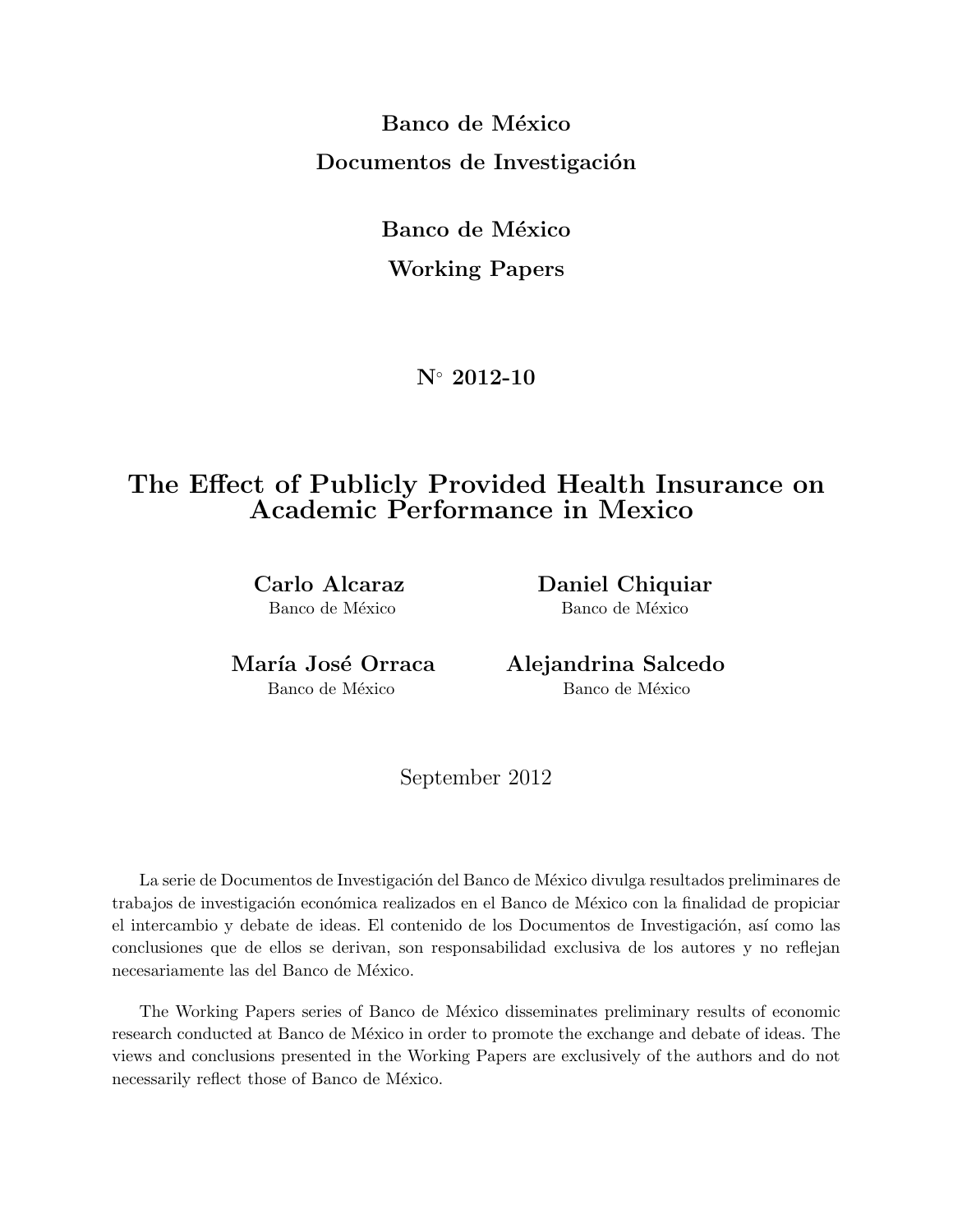**Documento de Investigación Working Paper** 2012-10 2012-10

# **The Effect of Publicly Provided Health Insurance on Academic Performance in Mexico**\*

Banco de México Banco de México

**Carlo Alcaraz***†* **Daniel Chiquiar***‡*

**Mar´ıa Jos´e Orraca** *§* **Alejandrina Salcedo***∗∗*

Banco de México Banco de México

**Abstract**: In this paper we study the causal effect of a large expansion of publicly provided health insurance on children's academic performance using the case of Mexico. In general, access to free health insurance could improve education outcomes directly by making household members healthier or indirectly by raising the amount of resources available for education expenses. Using a panel of municipalities from 2007 to 2009, we find that the expansion of the Mexican public health insurance program, Seguro Popular, had a positive, statistically significant effect on standardized test scores of primary school children. **Keywords:** Health insurance, Public health, Seguro Popular, Mexico, Education, Test sco-

res.

**JEL Classification:** I13, I15, I25, I38.

**Resumen**: En este trabajo se estudia el efecto causal de un importante incremento en la población cubierta por un seguro médico provisto por el sector público sobre el desempeño académico infantil, utilizando el caso de México. En general, el acceso a un seguro médico sin costo para el beneficiario podría tener un efecto positivo directo sobre los indicadores educativos a través de una mejora en la salud de los integrantes del hogar, o indirecto mediante el aumento en la disponibilidad de recursos que pueden dirigirse a gasto en educación. Utilizando un panel de municipios entre 2007 y 2009, se encuentra que la expansión del Seguro Popular, un programa de provisión pública de salud en México, tuvo un efecto positivo estadísticamente significativo sobre los resultados de exámenes estandarizados de los niños de nivel primaria.

Palabras Clave: Seguro de salud, Salud pública, Seguro Popular, México, Educación, Exámenes estandarizados.

<sup>&</sup>lt;sup>\*</sup>The authors would like to thank Gustavo Rivera and Cristina Gutiérrez for very useful comments and help with the Seguro Popular data, as well as Sergio Cárdenas for sharing his knowledge about ENLACE. We would also like to thank André Martínez and an anonymous reader for useful comments. The views and conclusions presented in this paper are exclusively of the authors and do not necessarily reflect those of Banco de México.

<sup>&</sup>lt;sup>†</sup> Dirección General de Investigación Económica. Email: carloalcaraz@banxico.org.mx.

<sup>&</sup>lt;sup>‡</sup> Dirección General de Investigación Económica. Email: dchiquiar@banxico.org.mx.

<sup>§</sup> Dirección General de Investigación Económica. Email: morraca@banxico.org.mx.

*<sup>\*\*</sup>* Dirección General de Investigación Económica. Email: asalcedo@banxico.org.mx.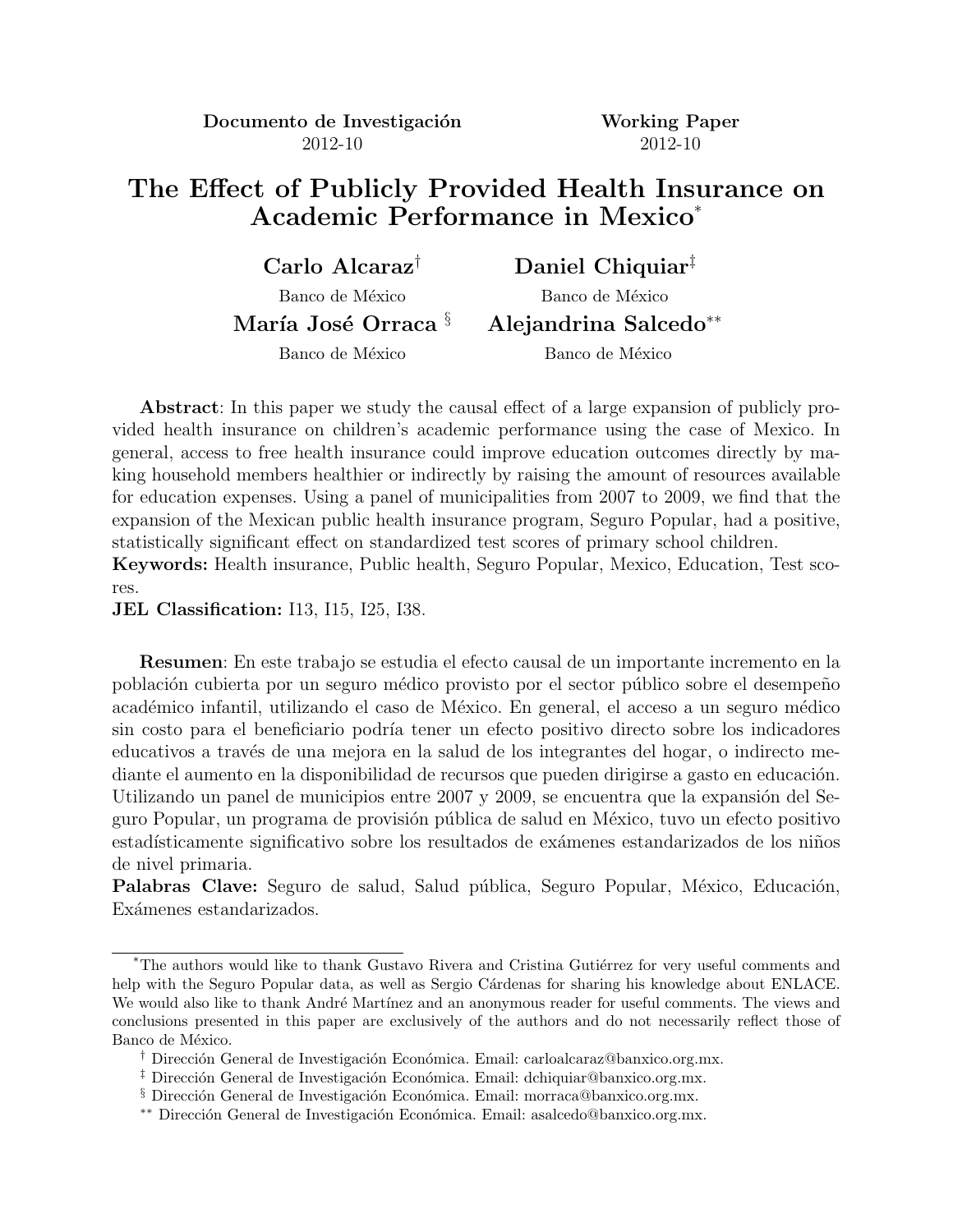## **1. Introduction**

-

Access to free health insurance could have a positive effect on education, which in turn is a relevant determinant of growth and economic development. The most direct channel through which access to publicly provided health insurance could improve education is through better health. Healthier parents and children could lead to higher school enrollment and attendance and to an increase in effective study time. Indeed, evidence from various countries has shown that better health leads to improved education outcomes (see Miguel (2005) for a review). Some important studies in this area include Glewwe et al. (2001) who, using a longitudinal data set for the Philippines, found that better nutrition caused children to enroll in school earlier and improved their performance. Alderman et al. (2001), for the case of Pakistan, argue that better health and nutrition have a positive impact on school enrollment. Using an experimental approach based on randomized treatments for worm infections in Kenya, Miguel and Kremer (2004) find that better health increased school attendance, although not academic performance. Similarly, Todd and Winters (2011), using the randomization structure of the conditional cash transfers program in Mexico, Oportunidades, argue that interventions on early health and nutrition have a positive effect on school enrollment. Moreover, using a fixed effects strategy, Lavy, Ebenstein, and Roth (2012) show that exposure to air pollution is associated with declines in standardized test scores in Israeli high schools.

Access to free-of-charge publicly provided health insurance can also improve educational outcomes by increasing the amount of resources available for education expenses. Indeed, health insurance could reduce both out-of-pocket and catastrophic health expenditures by the household. This implies that families could reallocate resources previously devoted to solve health problems into education. Furthermore, health insurance could help households to cope better with health shocks without interfering with their decisions regarding education. The alleviation of budget constraints could avoid the need to take children out of school and send them to work in order to reduce expenses and increase income.<sup>2</sup> The introduction of free health insurance could also reduce precautionary savings and therefore release additional resources for the household. Gruber and Yelowitz (1999) show that this was actually one of the consequences of the expansion of Medicaid in the United States. Several studies have shown that low levels of investment in education could be the consequence of low income levels together with liquidity constraints. See for example World

 $2$  In a related area of study, Alcaraz, Chiquiar, and Salcedo (2012) for Mexico and Yang (2008) for Philippines, have shown that additional household income through remittances could lead to higher school attendance and lower child labor.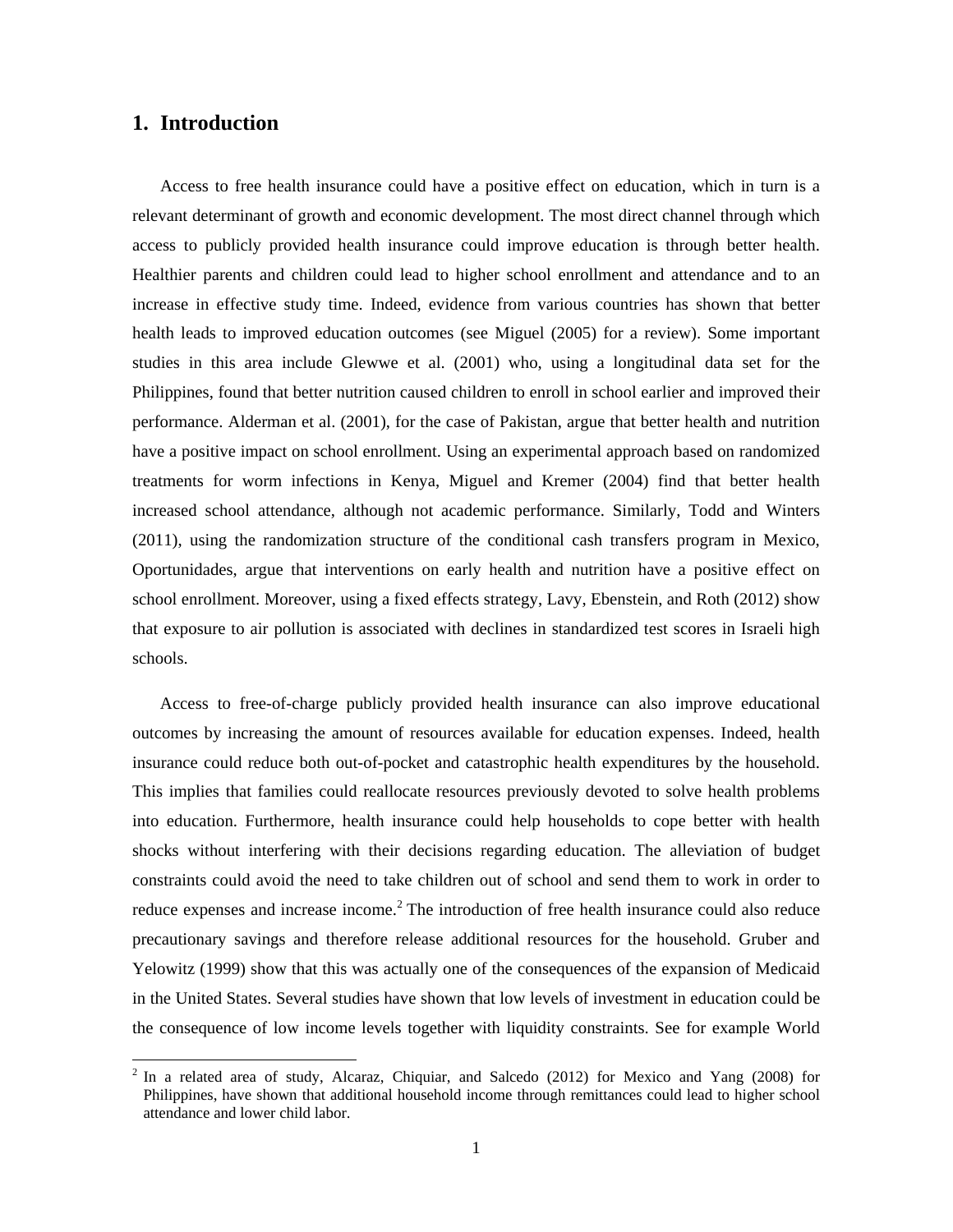Bank (2006) and De Ferranti et al. (2003) for developing countries and Johnson (2011) and Carneiro and Heckman (2002) for the case of developed countries. In a literature review on this topic, Lochner and Monge-Naranjo (2012) argue that exogenous increases in family income lead to improvements in early child development. A reduction on uncertainty regarding future income could also play a role in improving education outcomes when access to health insurance is provided. Indeed, according to Flug et al. (1998), factors that could hamper investment in education could be aggravated in the presence of income volatility. Additionally, these authors find that volatility, income inequality, and credit constraints reduce investment in education in developing countries.

In this paper we study the effect of a large expansion of the coverage of a publicly provided health insurance program on children's academic performance, using the case of Mexico. In 2002, the Mexican government introduced Seguro Popular (SP), a health insurance program for households not covered by social security, estimated to be around half of the population. SP provides health services and medicines practically free of charge. To test whether the expansion of SP had an effect on children's academic performance, we use a panel of municipalities from 2007 to 2009. We focus on the effect on ENLACE standardized test scores for primary school children, and our measure of the expansion of coverage is the proportion of the population in the municipality covered by SP. To address possible endogeneity problems associated to omitted variables we use a fixed effects model. Furthermore, we believe we do not face the reverse causality problem that studies in the health and education literature could have to sort given the nature of the variables we focus on. In fact, it is difficult to think of some mechanism through which test scores affect SP coverage. To control for possible changes over time within municipalities that could affect both health coverage and academic performance, we include in our estimations the amount of public transfers for the poverty reduction program Oportunidades, which has both a health and an education component. Additionally, we control for per capita state GDP. Our findings suggest an important and statistically significant effect of having a higher SP coverage on children's test scores.

The rest of the paper is organized as follows. Section 2 briefly describes the introduction and expansion of Seguro Popular in Mexico. Section 3 presents the data used for the analysis and reports some descriptive statistics. Section 4 focuses on the identification strategy and the results. Section 5 concludes.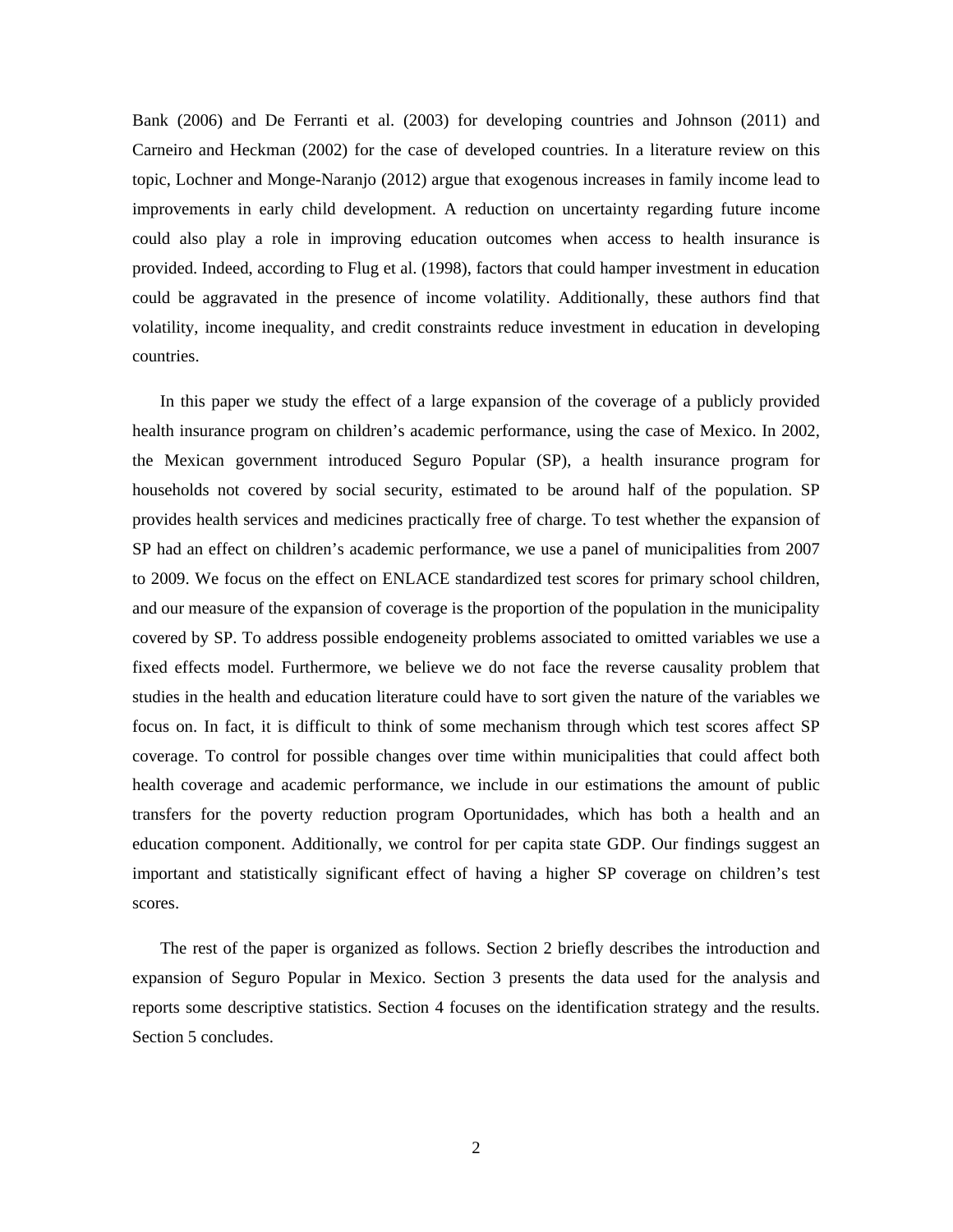#### **2. Expansion of the public health insurance system**

The public health system in Mexico is divided in two sectors. One of them provides health services to the population covered by social security institutions managed by the government (mainly IMSS and ISSSTE).<sup>3</sup> Access to these institutions is obtained through a formally registered employer and once workers are covered, their families can be beneficiaries as well. Part of the services are financed with payroll taxes, although the Federal Government provides an important part of the resources as well. In this sector, health provision is bundled with other services such as child care and pensions. Households not covered by social security institutions, which comprise around half of the population, receive health services from the state governments. In this case, services are funded by general taxes. There was an important gap in terms of resources allocated to health care between these two sectors, and SP was introduced in 2002 as a means to close such gap and to improve health services in the latter sector (Barros, 2008). The main eligibility criterion to enroll in SP is precisely not to be covered by a social security institution.

In principle there is a fee schedule for registering to SP that depends on household income, where families in the four poorest income deciles do not have to pay. In practice, very few households are actually required to pay, and the program can be considered essentially free.<sup>4</sup> Registered beneficiaries of SP are entitled to receive health services and full treatment for the diseases listed in the official SP catalog, all of which should be provided free of charge. Enrollees are guaranteed a package of 275 interventions classified into six groups: public health, emergencies, general family health services and specialty services, general surgery, hospitalization, and dentistry. SP is partly financed by the federal government and partly by state governments. The latter are responsible for the provision of all services and material. For a detailed description see Levy (2008), Barros (2008), and Bosch and Campos-Vázquez (2010).

The expansion of SP can be used to test the effects that the introduction of a free publicly provided health insurance can have on education outcomes. SP could affect academic performance through improved health and through an income effect channel. With respect to the first channel, there is some evidence suggesting that SP did have an impact on health levels. In particular, according to Sosa-Rubí et al. (2009a and 2009b), SP has had a significantly positive effect on the

<sup>&</sup>lt;sup>3</sup> IMSS stands for Instituto Mexicano del Seguro Social and ISSSTE stands for Instituto de Seguridad y Servicios Sociales de los Trabajadores del Estado. These are the two main social security institutions in Mexico.

<sup>&</sup>lt;sup>4</sup> Levy (2008) argues that it is unlikely that SP fees can be enforced and estimates that in 2006 fees represented only 0.8% of the program's budget.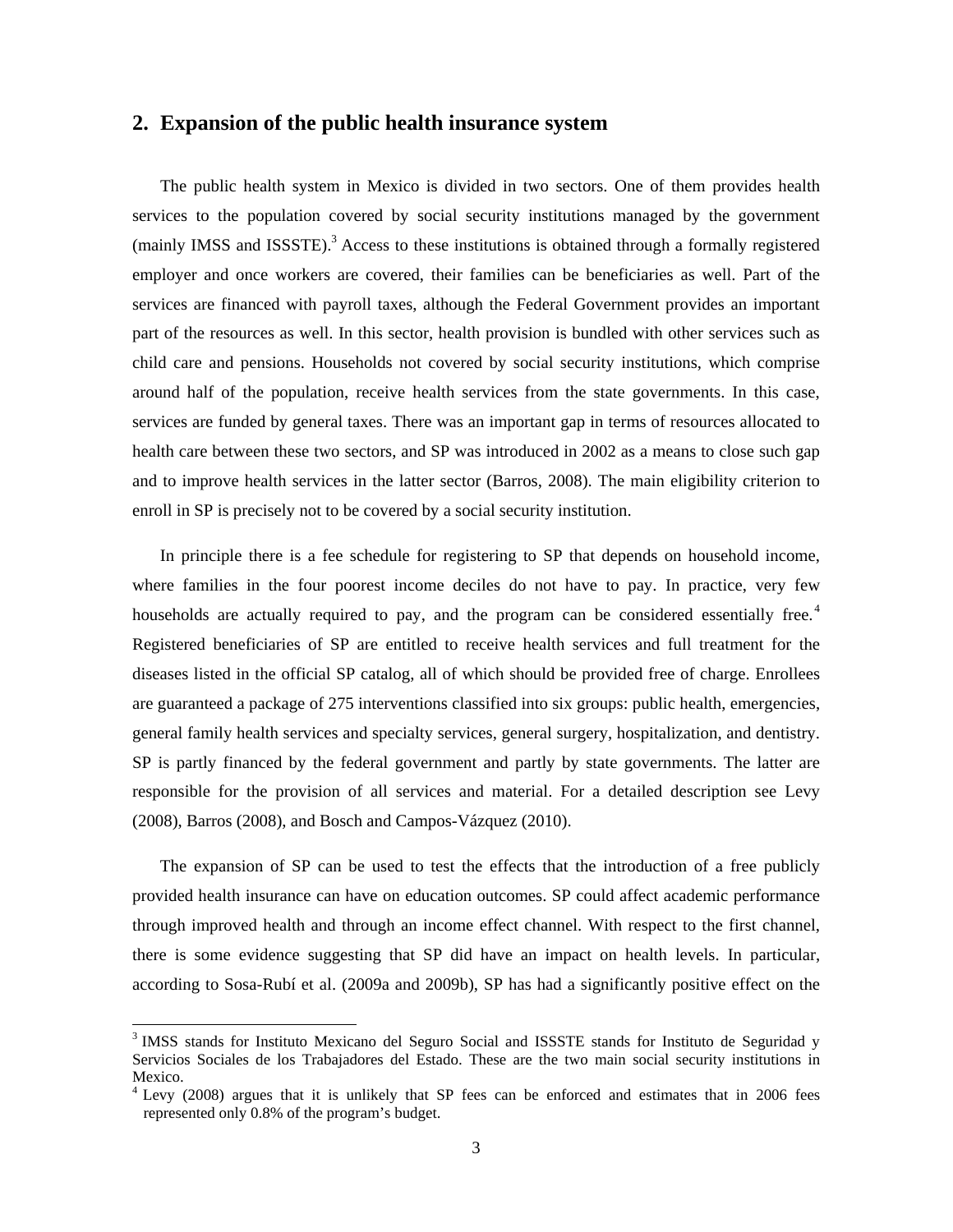access of poor women to obstetric care, an important predictor of maternal and infant health, and has improved both access to health services and biological health outcomes among adults with diabetes. Furthermore, Barros (2008) and King et al. (2009) found that SP has a positive effect on self-perceived health. However, some studies have not been able to identify a statistically significant effect of SP on objective health measures (Barros, 2008 and Knox, 2008). Evidence seems more compelling with respect to the income channel. Several studies have found that SP actually reduces out-of-pocket health expenditure (Galárraga et al., 2010 and Barros, 2008), and different papers have found that SP reduces catastrophic health expenditure (Galárraga et al., 2010; Gakidou et al., 2006; Knaul et al., 2006; Barros, 2008; and King et al., 2009). Although it seems reasonable that SP reduces uncertainty given the insurance component, we are not aware of papers formally documenting that this is the case.<sup>5</sup>

Given the large segment of the population that SP intends to cover, the program was implemented gradually across the country and full coverage is expected to be achieved by 2013 (Levy, 2008). The most recent data shows that SP has enrolled 52.7 million beneficiaries (Sistema de Protección Social en Salud, 2012). Some authors like Barros (2008) and Bosch and Campos-Vázquez (2010) have argued that political factors could have influenced the rollout schedule of the program. This has played in favor of different identification strategies in various studies. In our paper, although the use of a longitudinal dataset and of a fixed effects specification can account for possible endogeneity issues, the exogenous variation in SP could be an additional factor supporting the results.

### **3. Data and descriptive statistics**

-

We construct a panel of municipalities with annual data from 2007 to 2009 with information on SP coverage measured by the proportion of the population registered in SP, and academic performance measured by the results in standardized tests. We include additional variables that serve as controls in the regression framework, as will be described below. Our main sources of information were the Ministry of Education, the Ministry of Health, and Mexico's National Statistics Institute INEGI (Instituto Nacional de Estadística y Geografía). We restricted the analysis

 $<sup>5</sup>$  An important branch of the SP literature has focused on whether this program could induce informality</sup> (workers with access to social security institutions moving to jobs without such access), as suggested by Levy (2008). No strong evidence has been found in this direction (Barros, 2008; Bosch and Campos-Vázquez, 2010; Azuara et al., 2010).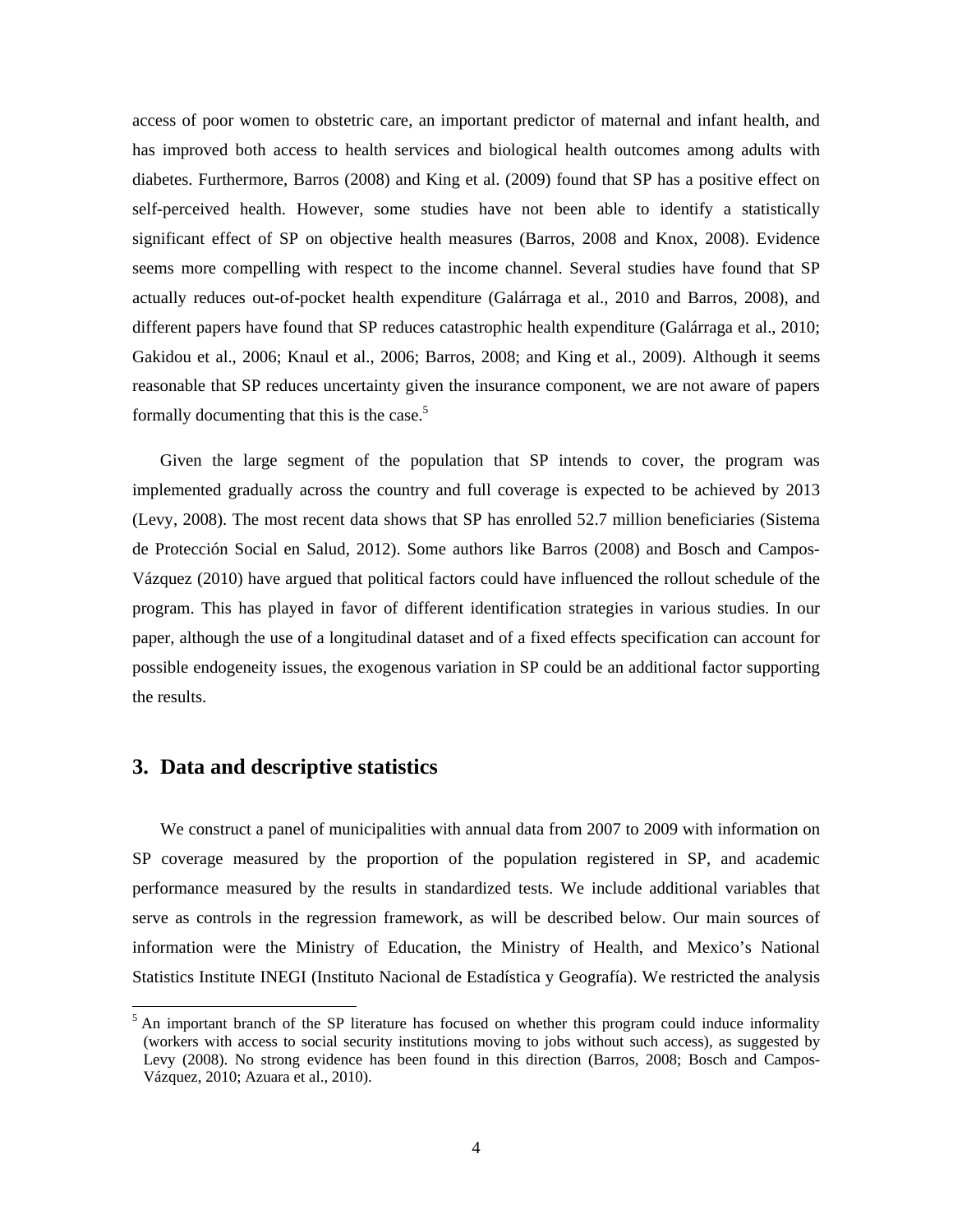to this time period due to data availability. However, as will be seen below, there is considerable variation in SP coverage in the period, as the program was in an expansion phase throughout the country.

More precisely, our indicator of yearly SP coverage by municipality was constructed as the number of persons enrolled in SP relative to total population in the municipality. Data on the number persons enrolled in SP at the end of each year comes from the SP National Registry and was provided to us by the Ministry of Health. Estimations on yearly population size at the municipality level were obtained from the Ministry of Health webpage. These estimates, in turn, are based on projections by the National Population Council (CONAPO).<sup>6</sup> A possible concern with this measure of SP coverage is that it may be correlated with some characteristics of the municipality such as the percentage of the population with access to social security institutions, which could in turn be linked to the municipality's wealth, health status, or to the quality of its education system. However, in the estimates below we include municipality fixed effects, which address this concern under the assumption that the proportion of the population eligible for SP (without access to social security) is constant in time. This is reasonable considering the nature of the variable and the three years time span of this study.<sup>7</sup>

The academic performance variable we use is the score in the yearly national standardized test ENLACE (Evaluación Nacional de Logro Académico en Centros Escolares). Since 2006, primary school students from third to sixth grade take the test, which consists mainly of math and Spanish language questions, but may also include questions on other subjects, all related to topics in the official curricula. The staff that conducts the test is unrelated to the school where it is taking place. Junior high school students are also tested, but we focus only on results at the primary level. As with all standardized tests, the main advantage is that the results are directly comparable across schools all over the country. The Ministry of Education has made an effort to make results publicly available. <sup>8</sup> We obtained from this institution's webpage a database with the average score in ENLACE exam at the school level for all primary schools in the country. We then constructed

 $6$  Although the SP coverage variable should lie between 0 and 1, some values in the original dataset were greater than 1. This is theoretically not possible, as coverage is defined as the proportion of the population enrolled in SP. However, because information for SP enrollment and population come from different sources, discrepancies may occur. This was the case for less than 0.6% of the observations, which as a consequence of this were excluded from the dataset. The results do not change significantly if we instead keep these observations.<br><sup>7</sup> As mentioned before, there is no evidence that SP has itself caused a shift in the proportion of households

with and without access to social security.

 $8$  Results for the ENLACE tests are available from 2006, the first year of implementation of the test. However, we do not include this information in our sample because we understand that the standardization process in 2006 was different from the one used for other years.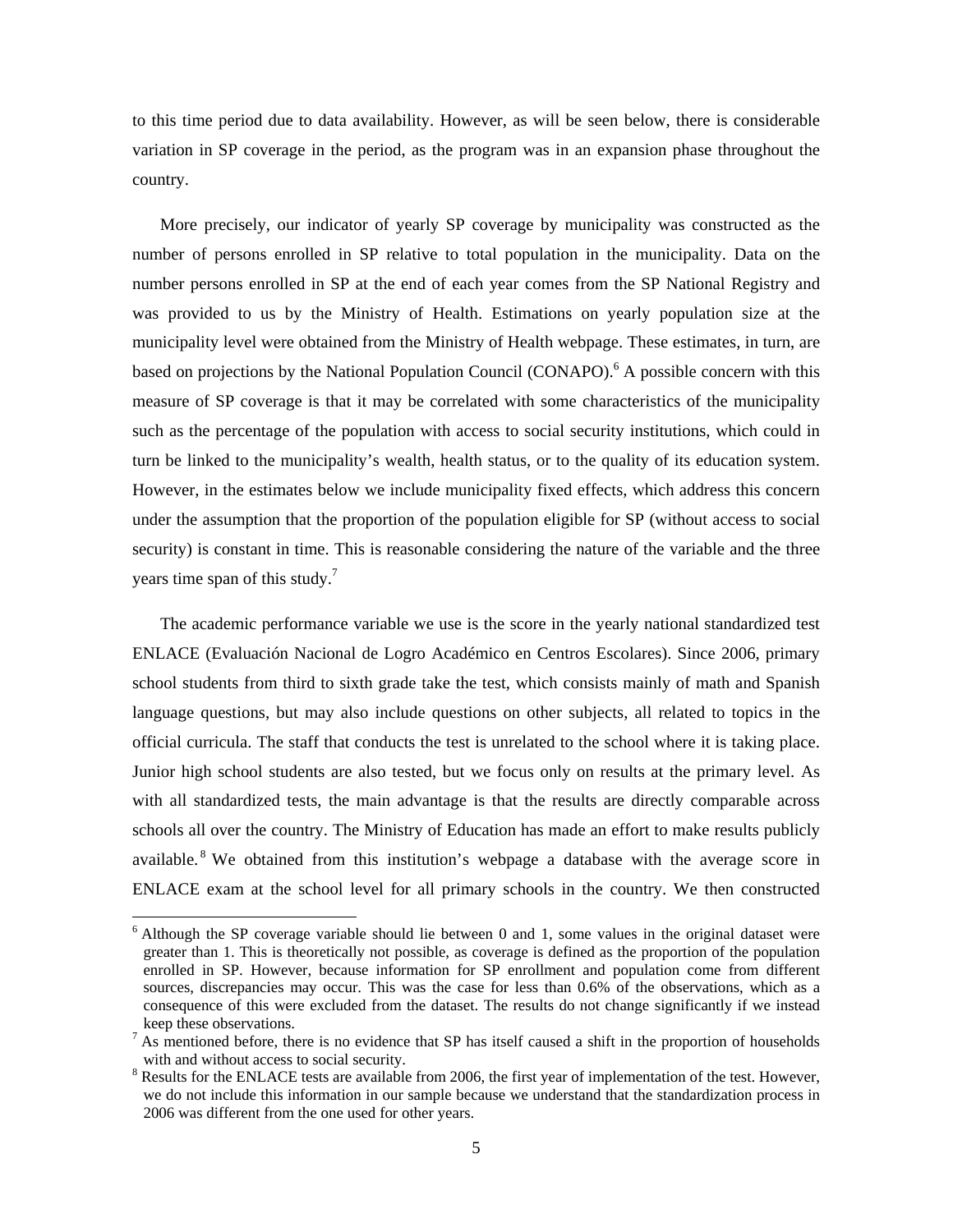average scores at the municipality level taking into account only those scores that according to the Ministry of Education satisfied a certain standard of quality, or were "representative" at the school level.<sup>9</sup> This mean score at the municipality level is our outcome of interest in the estimation of the effect of SP on academic performance.<sup>10</sup> Our fixed effects model should account for differences across time in the exam, such as possible changes in the difficulty of the questions or the implementation process.

Our regression framework includes two main control variables. The purpose is to control for factors that could have changed over time and could have affected both academic performance and health provision differently across municipalities. The first variable is the per capita amount spent by the government on Oportunidades transfers at the municipality level. As is well known (see Levy and Rodríguez, 2005), Oportunidades is a poverty reduction conditional cash transfer program that has important education and health components, as families receive transfers for sending their children to school and visiting health clinics. Data on the total amount of money spent on this program at the municipality level was downloaded from INEGI's National States and Municipalities Information System (SIMBAD), which at the moment does not provide information for years after 2009. Using total population data from the Ministry of Health as before and the consumer price index, we constructed per capita Oportunidades transfers in constant pesos. The second control variable we include is per capita state real GDP. We obtained state real GDP from SIMBAD and total population from the Ministry of Health as before.

We balanced the panel database so that our sample only includes municipalities for which we have information on both SP coverage and ENLACE score for the three years of our study.<sup>11</sup> Our sample therefore consists of 1,906 municipalities (77% of the total) with data for the 3 years, resulting in 5,718 observations.

<sup>&</sup>lt;sup>9</sup> The exam is not considered representative if the school has less than eight students, if the percentage of students that sit the test is lower than 80% of the total enrollment in the school, or if the percentage of "suspicious tests" is greater than 30%. For robustness we also performed exercises including all schools,

and we find qualitatively similar results although smaller in magnitude.<br><sup>10</sup> Merging the information on standardized tests with the rest of the relevant variables at the municipality level was not straightforward, as the databases from the Ministry of Education webpage did not include the official INEGI identification code for the municipalities. Therefore, we first merged the ENLACE database with INEGI's catalog using the name of the municipality. With this procedure we were able to match between 80 and 90% of municipalities. For the unmatched ones, we used the school identification code to match the ENLACE database to a list of schools that contained both the school identification code and the municipality code. We also obtained such list of schools from the Ministry of Education. We were able to identify the municipality for around 99% of schools in the ENLACE database.

 $11$  This led us to exclude the municipalities of the state of Michoacan from the study due to the lack of data on ENLACE scores in this state for 2007. This exclusion represents 4.6% of the municipalities in the country.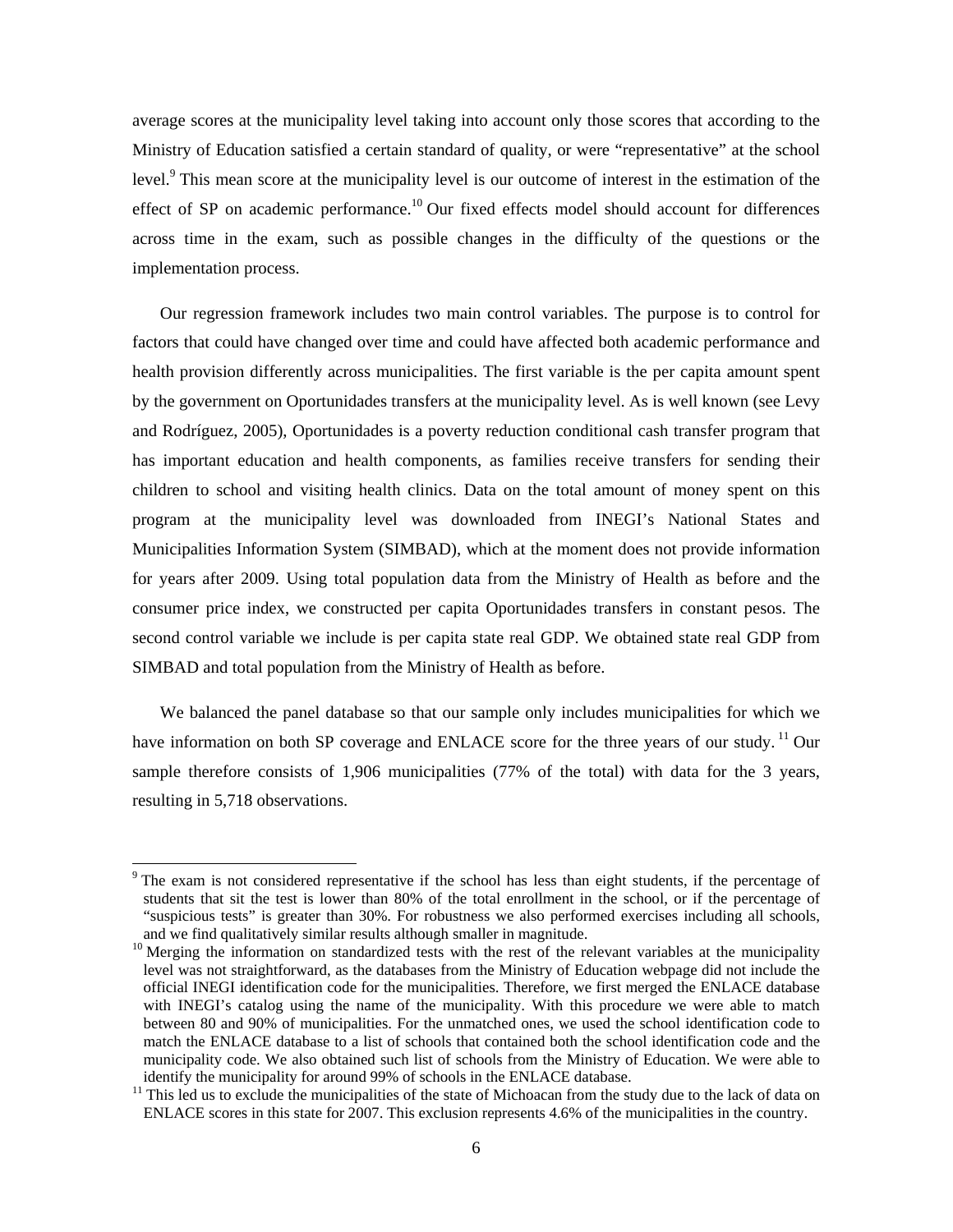Figure 1 presents kernel density estimates of the SP coverage variable. There is important variation between municipalities in each of the three years that constitute our database. Moreover, the distribution has shifted to the right over time, suggesting that coverage has increased across municipalities, which is important for our identification strategy. Indeed, as Table 1 shows, average coverage was 33% in 2007, 41% in 2008, and 46% in 2009. Additionally, the table indicates that although most of the variation in our data is explained by differences between municipalities, within variation is also relevant.

Figure 2 shows kernel density estimates for the average scores in the ENLACE standardized test. Note that there is variation across municipalities and that the distributions changed in the period too. As Table 1 reports, the mean scores for 2007, 2008, and 2009 are 475, 482, and 485, respectively. Additionally, there is important variation both between and within municipalities.

#### **4. Estimation of the effects of SP on children's academic performance**

We estimate a fixed-effects regression with ENLACE test scores as dependent variable and SP coverage as the main independent variable. The regression takes the following form:

$$
score_{it} = \alpha + \beta^{SP} SP_{it} + \gamma_1 X_{st} + \gamma_2 W_{it} + \pi_i + \tau_{st} state_s \cdot year_t + u_{it},
$$

where  $SP_{it}$  is the SP coverage variable in municipality *i* at time *t*;  $\pi_i$  are municipality fixed effects; state<sub>s</sub> and year<sub>t</sub> are state and year dummies respectively, so that by considering the interaction in the regression, we include state-specific time fixed effects to control for possible changes over time that could affect all municipalities in the same state in a similar fashion<sup>12</sup>;  $X_{st}$  is the control variable at the state level, GDP per capita;  $W_{it}$  is the control at the municipality level, per capita public expenditure in Oportunidades transfers; and  $u_{it}$  is the error.

 Municipality fixed effects allow us to control for observable and unobservable characteristics at the municipality level that do not change over time and could simultaneously affect education and SP enrollment levels. This addresses possible endogeneity problems related to constant-in-time unobservables. However, the concern regarding possible factors that could be changing over time differentially across municipalities that could affect both SP expansion and test

 $12$  For example, the recent economic crisis could have affected children's academic performance, and this could have taken place differentially across states depending on the way the crisis affected the region.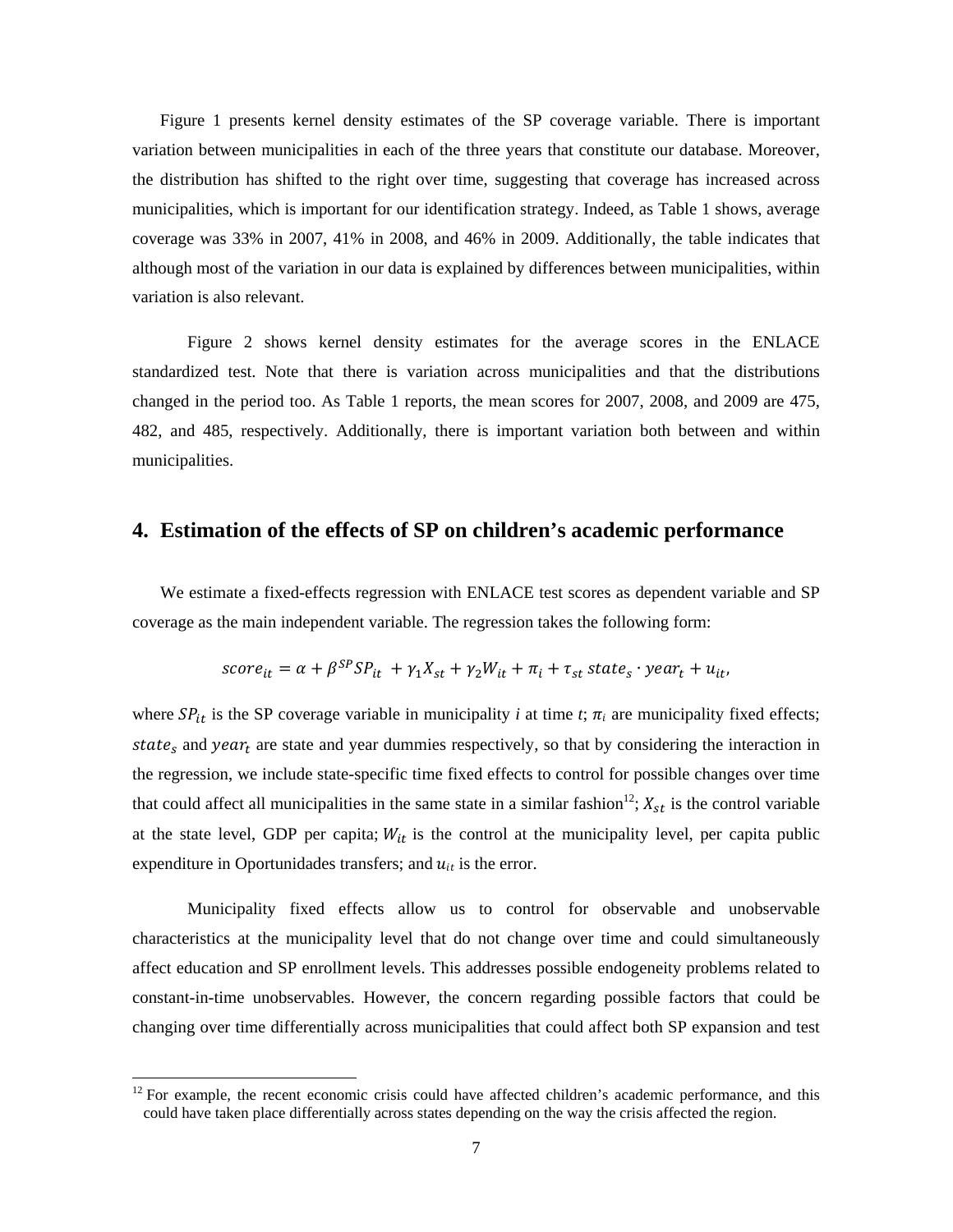scores remains. To address this possibility to some extent, we include the two control variables, which vary in time and could have a simultaneous effect on the health system and on student's performance.

An additional concern in the health and education literature is reverse causality. However, given the nature of our dependent variable and our main independent variable, we do not believe this is a threat in this setting. Indeed, there is no plausible reason to think that changes in ENLACE test scores at the primary school level could affect SP coverage in the short run. That is, it is unlikely that the government decided to provide more SP in places where students were getting higher grades, or that more people decided to enroll because children in the municipality were performing better.

Table 2 presents the main results. Column 1 includes only municipality fixed effects, together with state-specific time fixed effects, and no other controls. The coefficient indicates a positive and statistically significant effect of SP coverage on test scores. The coefficient maintains a similar value and significance level as we include additional controls. In particular, Column 2 adds GDP per capita, Column 3 includes Oportunidades transfers, and Column 4 the full set of controls. As expected, both controls have a positive effect on academic performance. In all cases standard errors are clustered at the municipality level.

Table 3 puts our findings in perspective by giving some points of reference to understand whether the increase in the mean score associated to higher SP coverage is economically relevant. The coefficient in Column 4 of Table 2, our main specification, takes a value of 16.9, which means that if a municipality goes from having no persons registered in SP to having everyone enrolled, the test score average would increase by 16.9 points. However, the exercises presented take into account that SP is targeted to the population not covered by social security, and therefore not every person in the municipality is expected to be enrolled. A more reasonable range would be to go from no coverage to 46 percent of the population enrolled, for example, which was the mean SP coverage across municipalities in 2009.

Table 3 assumes precisely an increase in SP coverage from 0 to 46 percent, which would imply an increase of 7.8 points in the average score, according to the reported coefficient. The first row proposes as point of reference the gap in average test scores between the state with the best performance and the one with the worst, where the average test score in a state corresponds to the average across municipalities. In 2007, the difference between Mexico City, the region with the highest average score, and Chiapas, the state with the lowest average score was 117.7 points, which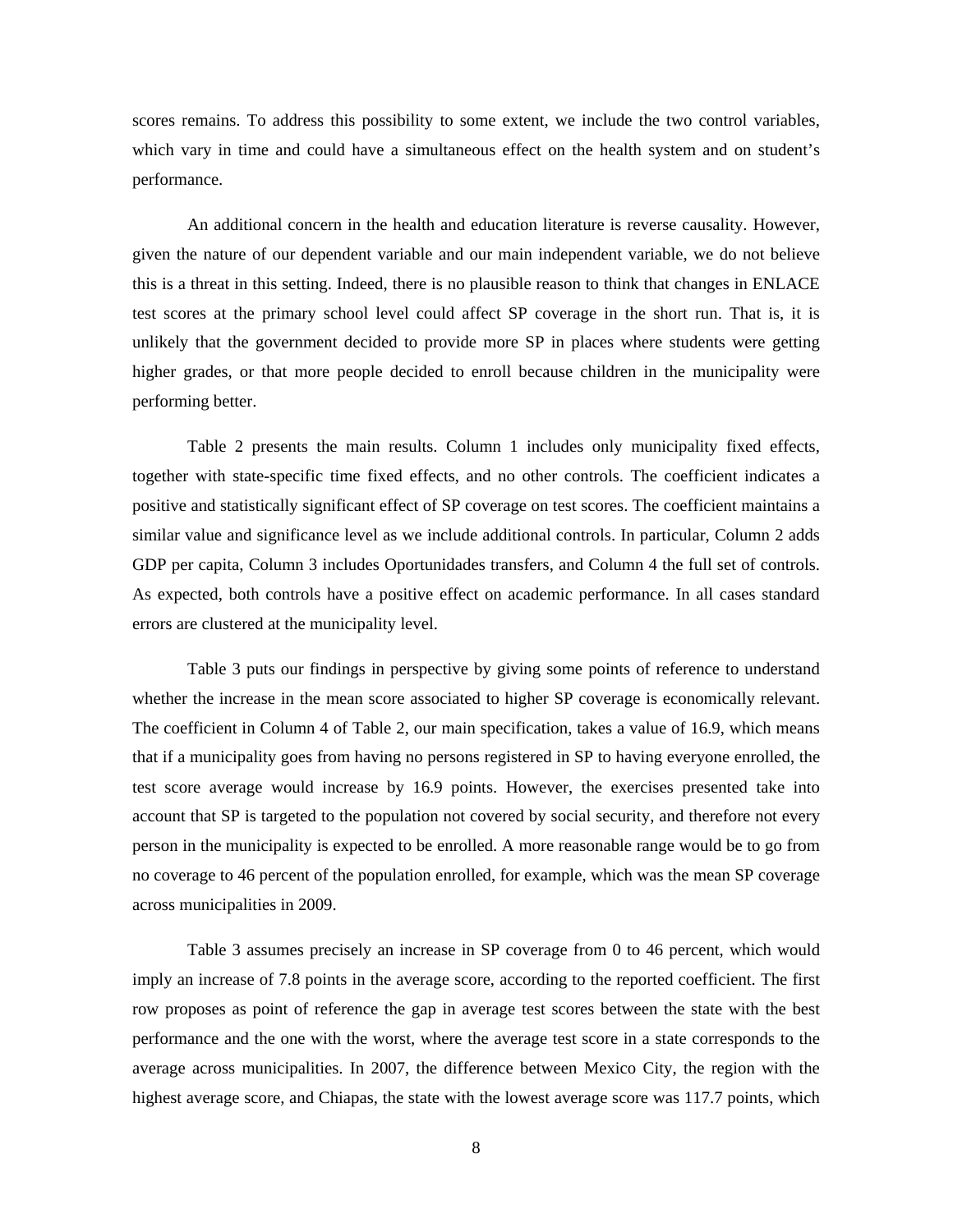implies that the simulated expansion in SP of 46 percentage points corresponds to 6.6 percent of the gap. The second row considers the gap between the score of the state in the  $90<sup>th</sup>$  percentile of test scores across states and that in the  $10<sup>th</sup>$  percentile, which is equal to 44.9 points. An increase in SP coverage of 46 percentage points would be associated to a raise in test scores equal to 17.3 percent of this gap. The last row proposes as point of reference the standard deviation of average scores across municipalities in 2007 (36.2 points). The estimated effect of an equally large SP expansion corresponds to 21.5 percent of such standard deviation. According to the World Economic Forum (2009), a measure that increases test scores in 10 percent of the standard deviation may be considered successful. We therefore believe that the effects we find are sizable, although in interpreting the results, one should remember that it may have taken a municipality around seven years to go from no coverage to 46 percent. On the other hand, it is important to also bear in mind that we are estimating the effects of a program that did not target academic performance directly.

As robustness checks we conducted additional exercises to consider other forms of time fixed effects. In particular, we substituted the state-specific time fixed effects with simple time fixed effects, state-specific trends, and a combination of both. Results are presented in Table 4. Only in the case of simple time fixed effects the results turn out not to be statistically significant, although the coefficient is positive and would point to a relatively important effect.<sup>13</sup>

## **5. Conclusion**

1

The evidence presented in this paper suggests that the introduction of Seguro Popular, a program to provide public health insurance essentially free of charge in Mexico, had a positive and statistically significant effect on academic performance of children in primary school. We use a panel of municipalities to show that the expansion of SP coverage increased average test scores. This effect could be attributed to improved health or to an income effect, due to, for example, lower expenditures in health. Given the reduced form of our estimates, we are not able to identify the channels through which higher SP coverage could be improving children's academic performance. The identification of these channels is left for future work. Given the strong evidence showing that the introduction of SP has led to savings in health expenditures, it is likely that households are allocating part of those resources to education expenditures, thus helping their children to achieve higher test scores. Nonetheless, the importance of the channels associated to improved health and

 $13$  An additional robustness check consisted of weighting the observations by the 2007 population. In this case the estimations lose precision, as they are smaller in magnitude.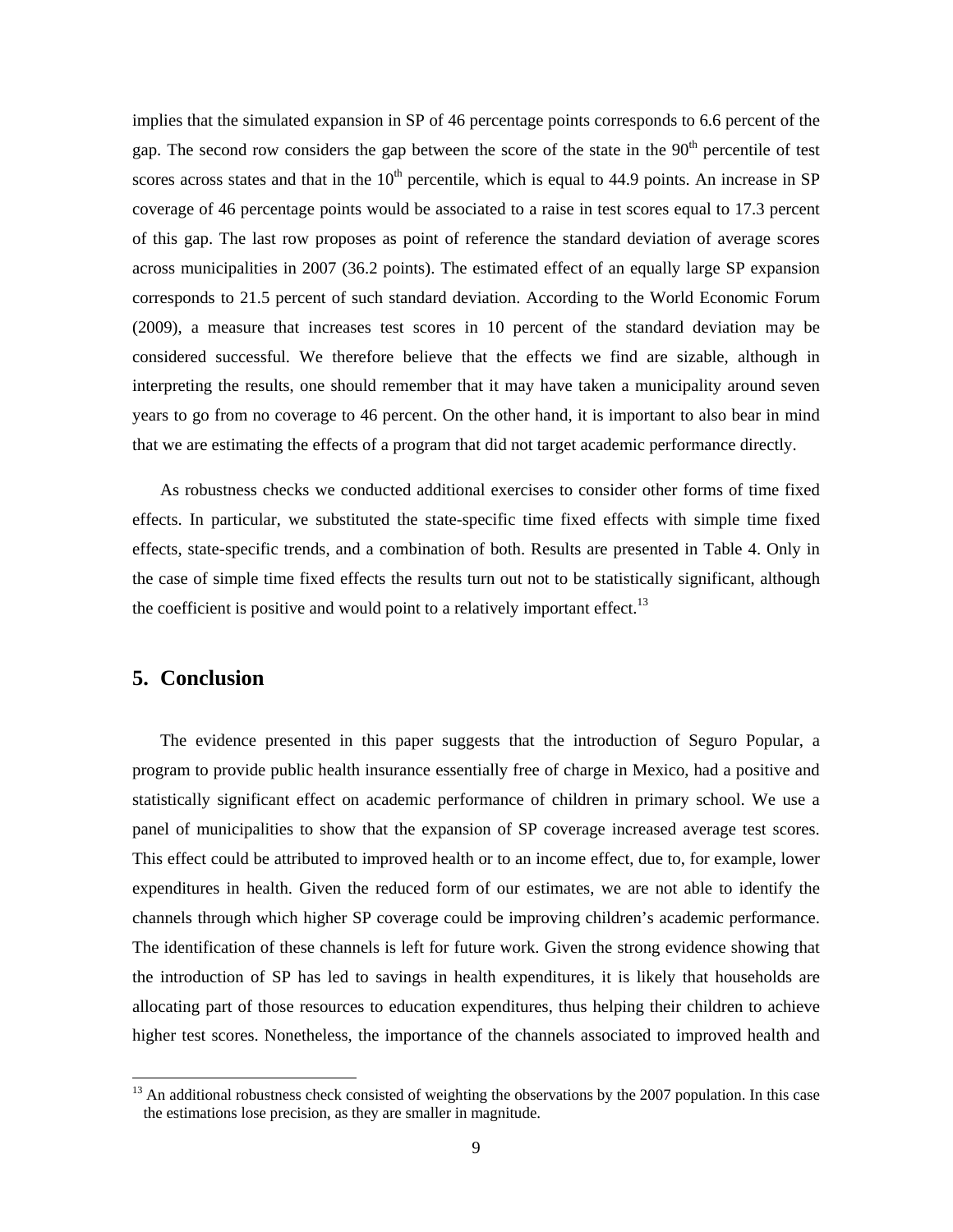diminished uncertainty regarding future income resulting from increased health insurance coverage cannot be ruled out.

We find remarkable that SP has improved academic performance of Mexican children when its main goal is to provide better health services. The evidence indicating that the program has ameliorated education outcomes as an indirect effect suggests that there are additional channels through which it may translate into higher long term incomes and economic development.

# **6. References**

Alcaraz, C., D. Chiquiar, and A. Salcedo. 2012. "Remittances, Schooling, and Child Labor in Mexico," Journal of Development Economics, vol. 97(1), pp. 156-165.

Alderman, H., J. Behrman, V. Lavy, and R. Menon. 2001. "Child Health and School Enrollment: A Longitudinal Analysis," Journal of Human Resources, University of Wisconsin Press, vol. 36(1), pp. 185-205.

Azuara, O., Marinescu, I., and Heckman, J. 2010. "Informalidad y la Expansión de Programas de Protección Social: Evidencia desde México", mimeo

Barros, R. 2008. "Wealthier But Not Much Healthier: Effects of a Health Insurance Program for the Poor in Mexico," Discussion Papers 09-002, Stanford Institute for Economic Policy Research.

Bosch, M. and R. M. Campos-Vázquez. 2010. "The Trade-offs of Social Assistance Programs in the Labor Market: the Case of the 'Seguro Popular' Program in Mexico." Centro de Estudios Económicos, Colegio de México, Documento de Trabajo XII-2010.

Carneiro, P. and J. Heckman. 2002. "The Evidence on Credit Constraints in Post--secondary Schooling," Economic Journal, Royal Economic Society, vol. 112(482), pp. 705-734.

De Ferranti, D., G. E. Perry, I. Gill, J. L. Guasch, W. F. Maloney, C. Sanchez-Paramo, and N. Schady. 2003. "Closing the Gap in Education and Technology," Washington, D.C.: World Bank Latin American and Caribbean Studies.

Flug, K., A. Spilimbergo, and E. Wachtenheim. 1998. "Investment in Education: Do Economic Volatility and Credit Constraints Matter?," Journal of Development Economics, Elsevier, vol. 55(2), pp. 465-481.

Gakidou, E., R. Lozano, E. González, J. Abbott, J. Barofsky, C. Bryson, D. Feehan, D. Lee, H. Hernández, and C. Murray. 2006: "Assessing the Effect of the 2001-06 Mexican Health Reform: an Interim Report Card," The Lancet, vol. 368(9550), pp. 1920-1935.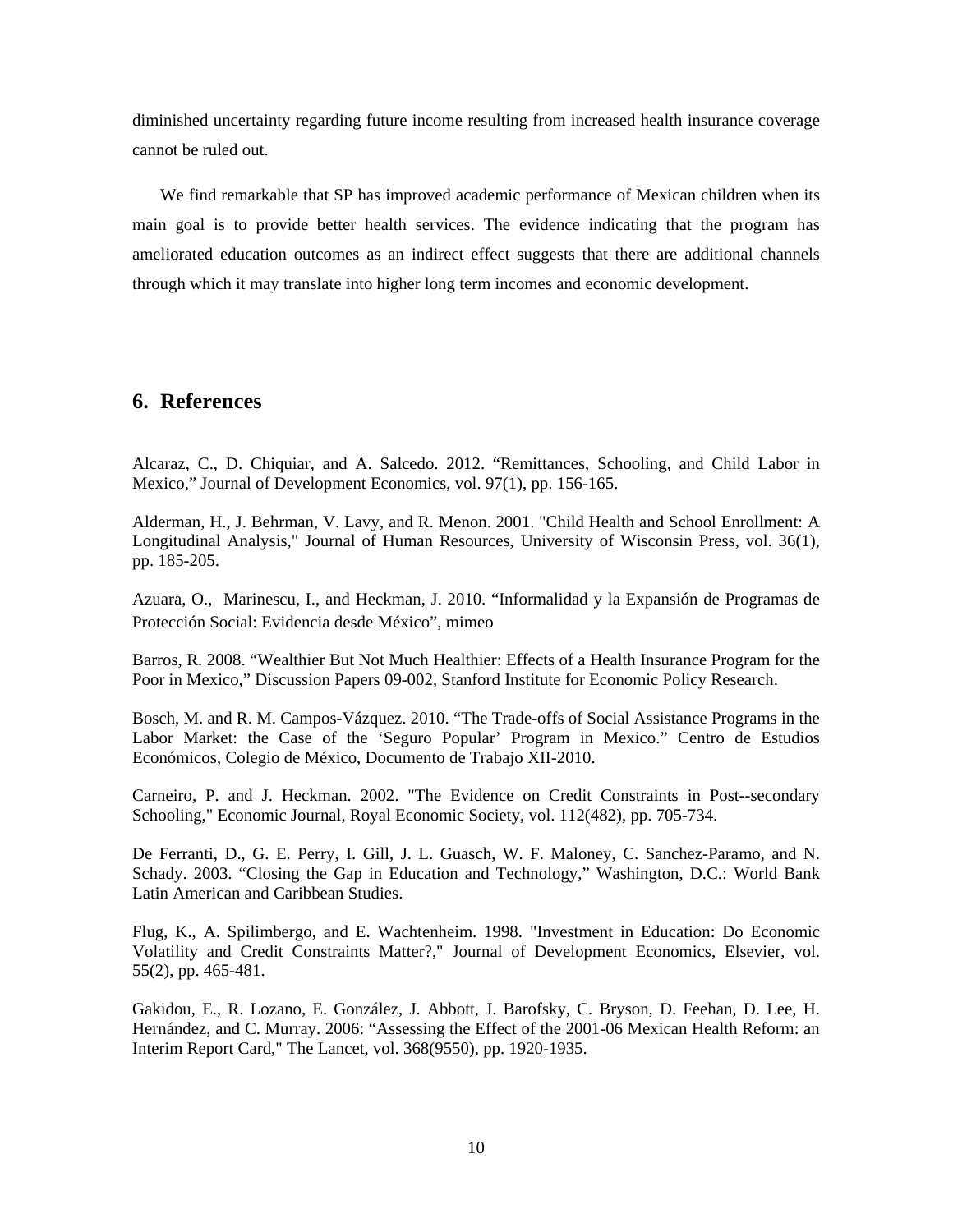Galárraga, O., S. Sosa-Rubí, A. Salinas, and S. Sesma. 2010. "Health Insurance for the Poor: Impact on Catastrophic and Out-of-pocket Health Expenditures in Mexico," The European Journal of Health Economics, Springer, vol. 11(5), pp. 437-447.

Glewwe, P., H. Jacoby, and E. King. 2001. "Early Childhood Nutrition and Academic Achievement: A Longitudinal Analysis," Journal of Public Economics, Elsevier, vol. 81(3), pp. 345-368.

Gruber, J., and A. Yelowitz. 1999. "Public Health Insurance and Private Savings," Journal of Political Economy, University of Chicago Press, vol. 107(6), pp. 1249-1274.

Johnson, R. 2011. "The Impact of Parental Wealth on College Enrollment & Degree Attainment: Evidence from the Housing Boom & Bust" mimeo, University of California, Berkeley.

King, G., L. Imai, N. Moore, V. Ravishankar, and A. Téllez. 2009. "Public Policy for the Poor? A Randomised Assessment of the Mexican Universal Health Insurance Programme," The Lancet, vol. 373(9673), pp. 1447-1454.

Knaul, F., H. Arreola, O. Méndez, C. Bryson, J. Barofsky, R. Maguire, M. Miranda, S. Sesma, 2006. "Evidence is Good for your Health System: Policy Reform to Remedy Catastrophic and Impoverishing Health Spending in Mexico," The Lancet, vol. 368(9549), pp. 1828–1841.

Knox, M. 2008. "Health Insurance for All: An Evaluation of Mexico's Seguro Popular Program," University of Washington.

Lavy, V., A. Ebenstein, and S. Roth. 2012. "Ambient Air Pollution, Cognitive Performance, and Long Term Consequences for Human Capital Formation," mimeo.

Levy, S. 2008. "Good Intentions, Bad Outcomes: Social Policy, Informality, and Economic Growth in Mexico," Brookings Institution Press.

Levy, S., and E. Rodríguez. 2005. "Sin Herencia de Pobreza: El Programa Progresa-Oportunidades de México," México: Banco Interamericano de Desarrollo y Editorial Planeta.

Lochner L., and A. Monge-Naranjo. 2012. "Credit Constraints in Education," University of Western Ontario, CIBC Centre for Human Capital and Productivity Working Papers 20121, University of Western Ontario, CIBC Centre for Human Capital and Productivity.

Miguel, E. 2005. "Health, Education, and Economic Development", in Health and Economic Growth: Findings and Policy Implications, (eds.) G. López-Casasnovas, B. Rivera and L. Currais, 2005, MIT Press, pp. 143-168.

Miguel, E. and M. Kremer. 2004. "Worms: Identifying Impacts on Education and Health in the Presence of Treatment Externalities," Econometrica, vol. 72(1), pp. 159-217.

Sistema de Protección Social en Salud. 2012. "Informe de Resultados Enero-Junio 2012," SPSS, Secretaría de Salud.

Sosa-Rubí SG, O. Galárraga, and JE. Harris. 2009a. "Heterogeneous Impact of the Seguro Popular Program on the Utilization of Obstetrical Services in Mexico, 2001-2006: A Multinomial Probit Model with a Discrete Endogenous Variable." Journal of Health Economics, vol. 28(1), pp. 20-34.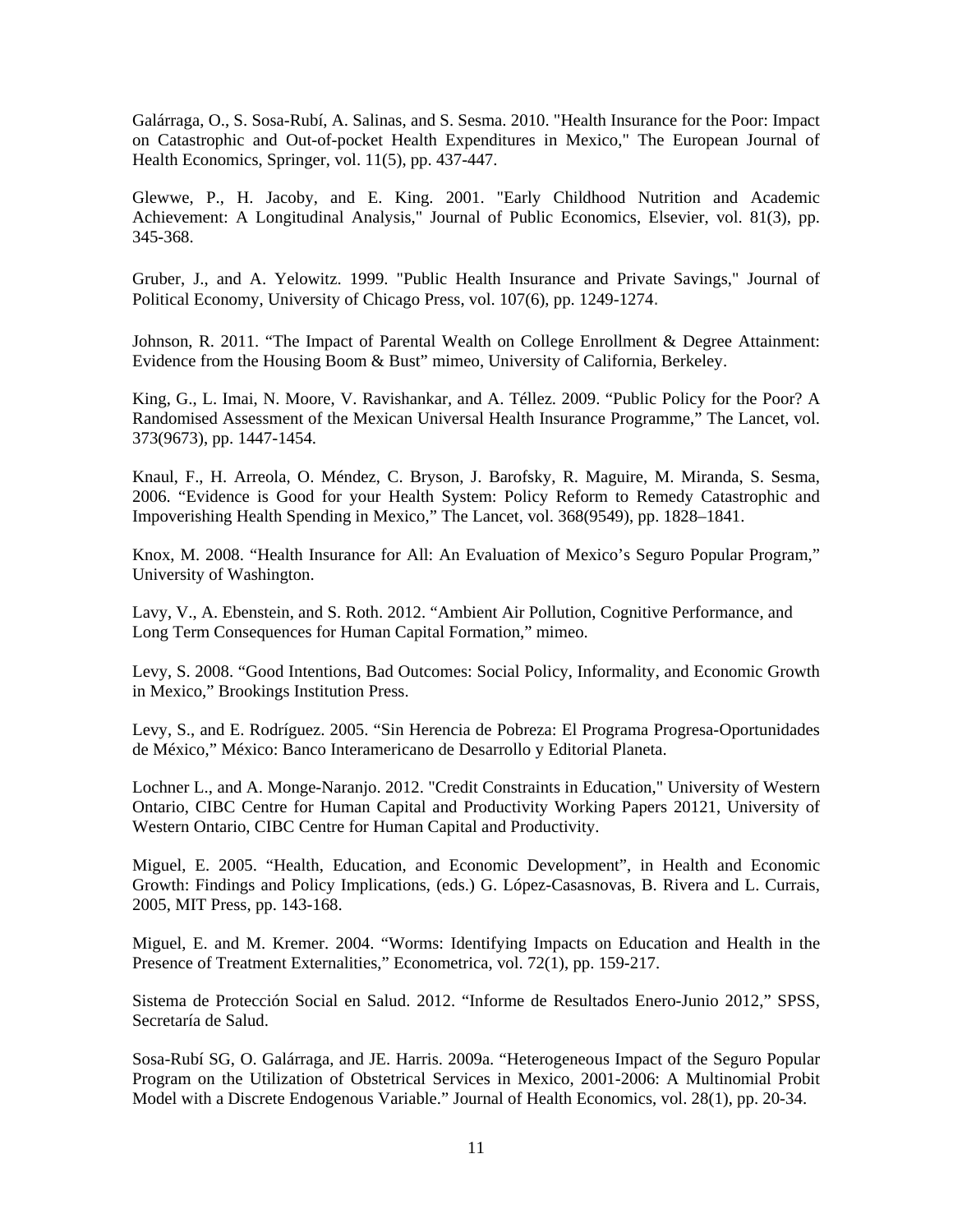Sosa-Rubí SG, Galárraga O and López R. 2009b. "Diabetes Treatment and Control: The Effect of Public Health Insurance for the Poor in Mexico." Bulletin World Health Organization, vol. 87(7), pp. 512-519.

Todd, J. and P. Winters. 2011. "The Effect of Early Interventions in Health and Nutrition on On-Time School Enrollment: Evidence from the Oportunidades Program in Rural Mexico," Economic Development and Cultural Change, University of Chicago Press, vol. 59(3), pp. 549 - 581.

World Bank. 2006. "World development report 2007: Development and the next generation," Washington (D. C.): The World Bank.

World Economic Forum. 2009. "The Mexico Competitiveness Report 2009," Hausmann, R., E. Lozoya Austin, I. Mia (eds.), Geneva: World Economic Forum.

Yang, D. 2008. "International Migration, Remittances and Household Investment: Evidence from Philippine Migrants' Exchange Rate Shocks," The Economic Journal, vol. 118(528), pp. 591– 630.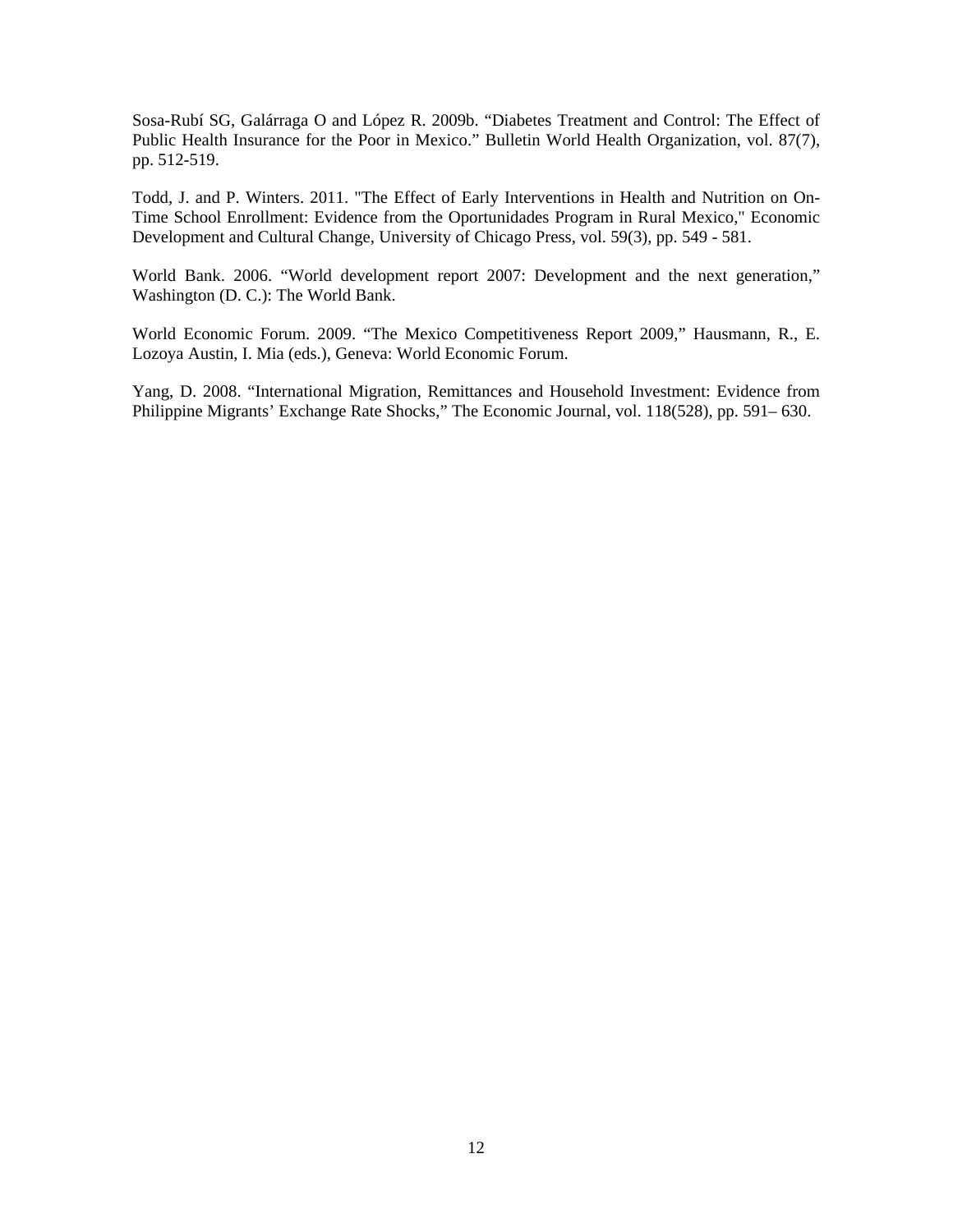# **7.** Figures and Tables



Note: Units of observations are municipalities. SP coverage is defined as the proportion of the population in the municipality enrolled in SP. Own calculations based on information from the Ministry of Health.

Distribution of average ENLACE test scores across municipalities **Gaussian Kernel Density Figure 2** 



Note: Units of observations are municipalities. Own calculations based on information f from the Ministry of Education.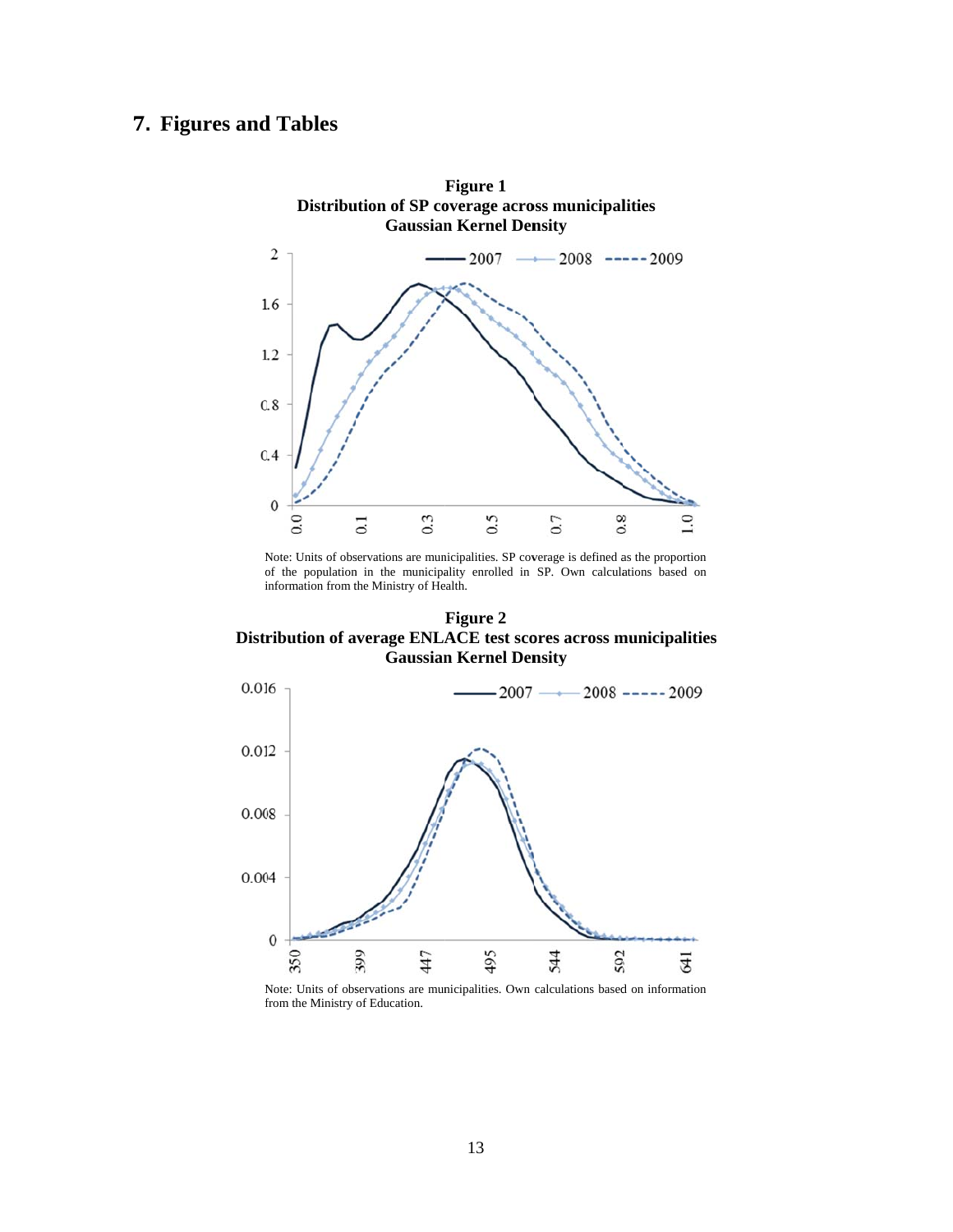| <b>Summary statistics 2007-2009</b>                       |         |                    |       |       |                           |       |                     |  |
|-----------------------------------------------------------|---------|--------------------|-------|-------|---------------------------|-------|---------------------|--|
| <b>Variable</b>                                           | Overall | Annual information |       |       | <b>Standard deviation</b> |       | <b>Observations</b> |  |
|                                                           | Mean    | Year               | Mean  | S.D.  |                           |       |                     |  |
| <b>SP</b> coverage                                        |         | 2007               | 0.333 | 0.210 | overall                   | 0.216 | $N = 5718$          |  |
| (proportion of population<br>enrolled in SP)              | 0.404   | 2008               | 0.415 | 0.211 | <b>between</b>            | 0.202 | $n = 1906$          |  |
|                                                           |         | 2009               | 0.465 | 0.207 | within                    | 0.078 | $T = 3$             |  |
| <b>Score in ENLACE</b><br>standardized test               |         | 2007               | 475.3 | 36.3  | overall                   | 669.8 | $N = 5718$          |  |
|                                                           | 480.57  | 2008               | 481.8 | 37.5  | between                   | 595.9 | $n = 1906$          |  |
|                                                           |         | 2009               | 484.6 | 36.6  | within                    | 587.3 | $T = 3$             |  |
| Per capita resources spent                                |         | 2007               | 0.749 | 0.441 | overall                   | 0.513 | $N = 5574$          |  |
| on Oportunidades transfers<br>$-thousands of 2010 pesos)$ | 0.831   | 2008               | 0.851 | 0.509 | between                   | 0.475 | $n = 1906$          |  |
|                                                           |         | 2009               | 0.891 | 0.569 | within                    | 0.207 | $T$ -bar = 2.9      |  |
| GDP per capita<br>(thousands of 2003 pesos)               |         | 2007               | 63.46 | 36.86 | overall                   | 34.96 | $N = 5718$          |  |
|                                                           | 62.28   | 2008               | 63.82 | 35.84 | between                   | 34.82 | $n = 1906$          |  |
|                                                           |         | 2009               | 59.57 | 31.84 | within                    | 3.18  | $T = 3$             |  |
|                                                           |         |                    |       |       |                           |       |                     |  |

**Table 1** 

Note: Municipalities are the units of observation. N corresponds to the total number of observations (including all periods and municipalities), n corresponds to total number of municipalities, T corresponds to the number of waves (and T-bar to the average number of waves).

#### **Table 2 Fixed effects estimation results**

### **Dependent variable: ENLACE test scores**

|                                   | (1)        | (2)        | (3)        | (4)        |
|-----------------------------------|------------|------------|------------|------------|
| <b>SP</b> coverage                | $16.70***$ | $16.70***$ | 16.89***   | 16.89***   |
|                                   | (6.017)    | (6.017)    | (6.039)    | (6.039)    |
| GDP per capita                    |            | $0.393***$ |            | $0.392***$ |
|                                   |            | (0.0901)   |            | (0.0898)   |
| Oportunidades                     |            |            | $2.092*$   | $2.092*$   |
|                                   |            |            | (1.072)    | (1.072)    |
| Constant                          | 469.7***   | 444.8***   | $467.3***$ | 443.2***   |
|                                   | (2.014)    | (6.112)    | (2.177)    | (5.991)    |
| R-squared                         | 0.167      | 0.167      | 0.165      | 0.165      |
| <b>Observations</b>               | 5,718      | 5,718      | 5,574      | 5,574      |
| Number of municipalities          | 1,906      | 1,906      | 1,906      | 1,906      |
| Municipality fixed efects         | ✓          | ✓          | ✓          | ✓          |
| State-specific time fixed effects | ✓          | ✓          | ✓          | ✓          |

\*\*\* p<0.01, \*\* p<0.05, \* p<0.1

Clustered standard errors in parenthesis.

Note: Seguro Popular (SP) coverage is defined as the proportion of the population in the municipality enrolled in SP.